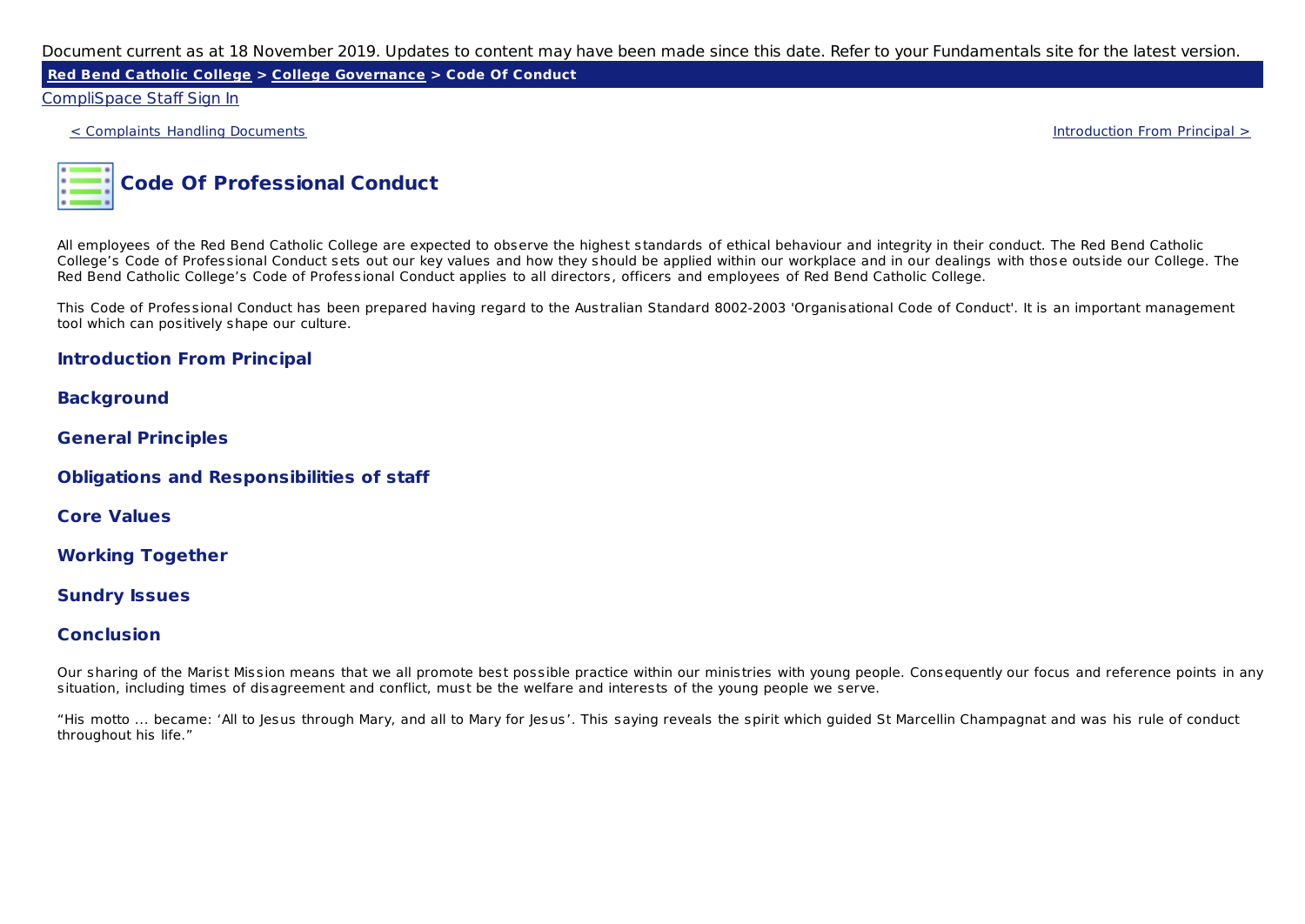**Red Bend Catholic College > College Governance > Code Of Conduct > Introduction From Principal**

CompliSpace Staff Sign In

 $\sim$  Code Of Conduct Background  $>$ 

## **Introduction From Principal**

Red Bend Catholic College will only succeed in achieving our objectives where we have the respect of our stakeholders (including our students, parents and colleagues) and the communities in which we operate. Our reputation is dependent on a culture where every one of us acts with the highest level of integrity and honesty, and takes responsibility for their actions. Our Executive is committed to ensuring our College operates with the highest level of integrity and expects all employees to do likewise.

Red Bend Catholic College's Code of Professional Conduct sets out the ethical behaviour expected of us. It will assist every employee in solving ethical dilemmas they may face in their working environment.

Commitment to an ethical culture within our College involves us capturing opportunities to increase the awareness of the Red Bend Catholic College's Code of Professional Conduct and making it part of our daily business decisions and actions. It is up to all of us to ensure the Code of Professional Conduct becomes part of the operational fabric of our College. Successfully implemented, this Code of Professional Conduct will result in:

- (a) More effective compliance with relevant laws;
- (b) More effective management; and
- (c) Maintenance of the integrity and reputation of Red Bend Catholic College.

The College Code of Professional Conduct outlines our key values and our expectations of you in our workplace environment. We expect every person within our College to uphold the key values and expectations of this Code of Professional Conduct when acting on behalf of, or representing Red Bend Catholic College.

Yours Sincerely,

Stephen Dwyer

Red Bend Catholic College Principal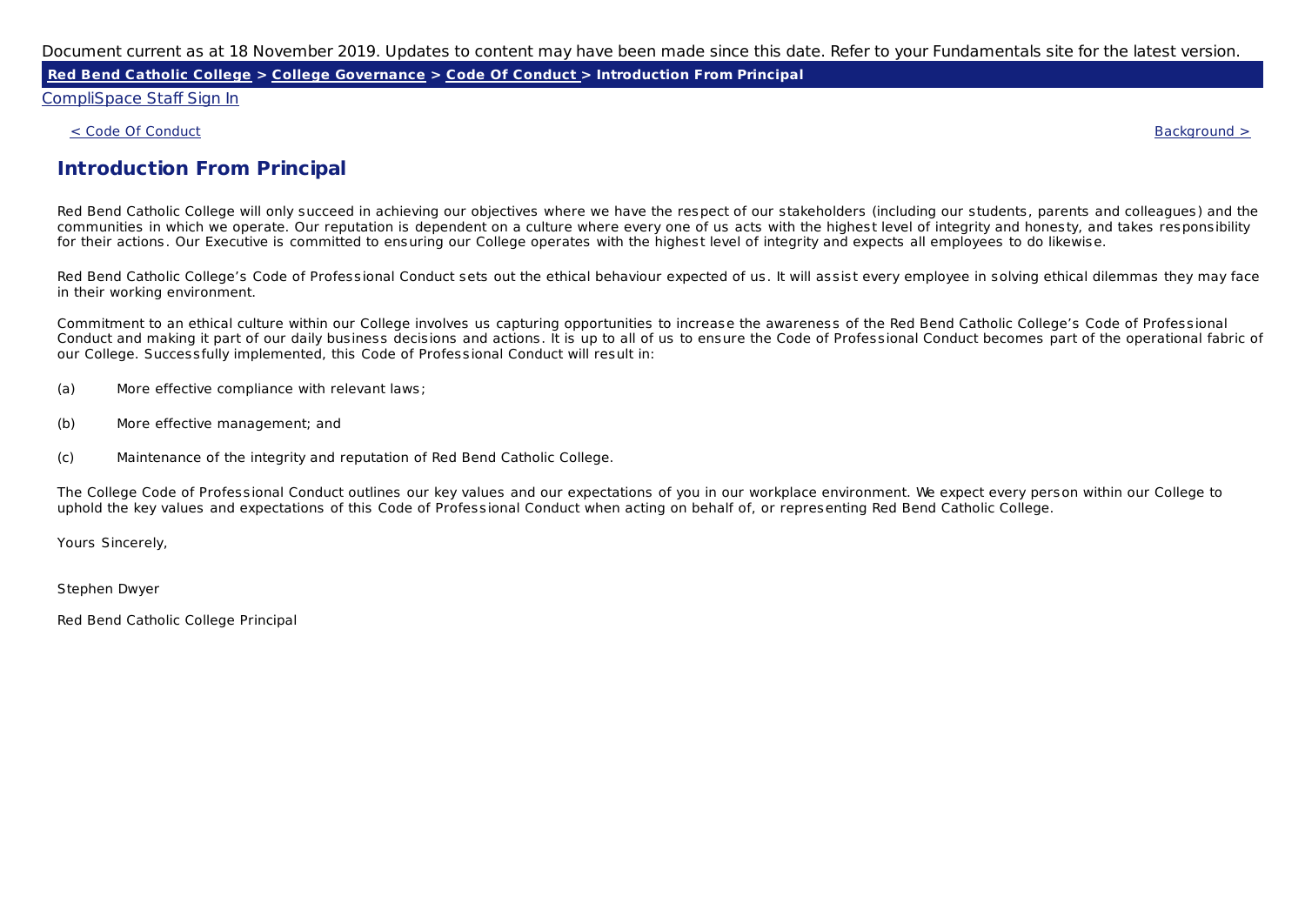**Red Bend Catholic College > College Governance > Code Of Conduct > Background**

#### CompliSpace Staff Sign In

< Introduction From Principal General Principles >

# **Background**

The social teaching of the Catholic Church is based on the Gospel of Jesus Christ; all members of staff in Catholic schools work and minister in the name of the Church.

The Staff of Red Bend Catholic College undertake to support and adhere to the Catholic ethos, and the particular Marist ethos of the College, and they are expected to promote and support the shared vision and mission.

The core values of the College will be reflected in our work. Staff will avoid by word or action any influence upon students that is contrary to the teachings and values expressed by the Catholic Church in whose name we act.

This Code of Professional Conduct (hereafter this Code) is the code of professional conduct of Red Bend Catholic College (hereafter the College).

This Code is both reflective and practical, outlining the values and responsibilities that underpin our Catholic and Marist identity through the guidelines that follow.

This Code creates obligations and responsibilities on all full time, casual and relief staff, boarding, residential and administration staff, volunteers, coaches, itinerants and contractors (hereafter Staff).

This Code:

• articulates the responsibilities for Staff in carrying out their duty of care, ensuring the safety and well-being of every student in all College activities involving the College and its students;

• supports and affirms Staff as they conduct themselves with the highest standard of professional and ethical behaviour;

• recognises that Staff undertake these responsibilities within the framework of the law and under lawful instruction from the College, complying with legislative and industrial requirements and within the policies and procedures of the College and the Marist Province;

• provides clear guidelines for Staff, valuing the worth and dignity of individuals, in creating an environment where Staff and students feel safe and secure;

• seeks to foster an environment of trust, ensuring that rights and responsibilities are recognised and respected;

• provides a framework for reflection on current and ongoing practices;

• complements the College Mentoring Program for new Staff, in particular for beginning teachers, in prescribing professional practices that will enhance the educational and social experiences of the College community.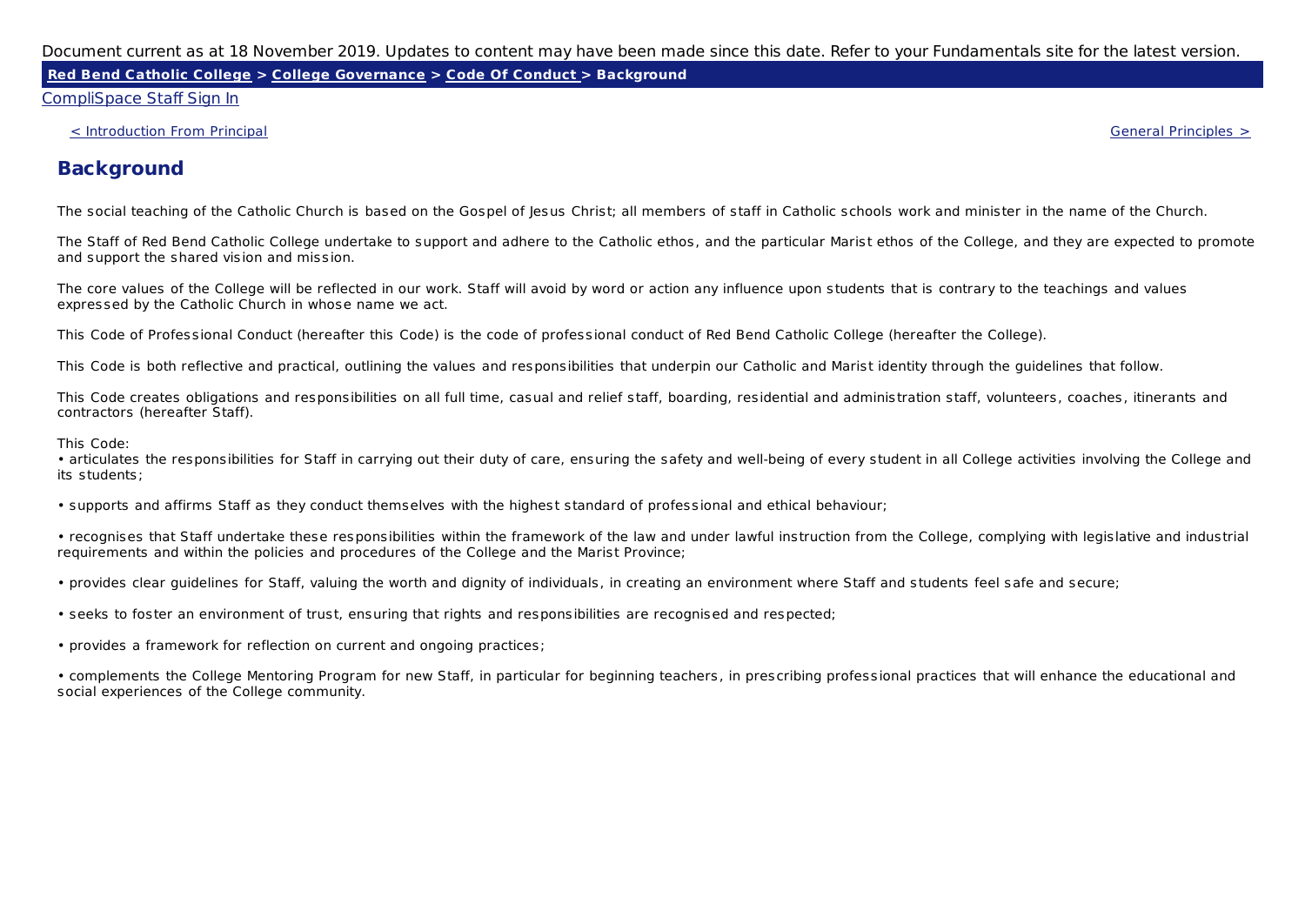**Red Bend Catholic College > College Governance > Code Of Conduct > General Principles**

#### CompliSpace Staff Sign In

< Background Obligations and Responsibilities of staff >

## **General Principles**

The well-being of the children and young people in our care is our ultimate reference point in following this Code and we all share that responsibility. We acknowledge our legal obligations to the students placed in our care. We ensure we act at all times in their best interest. We value our profession and its integrity. We value each other and our College.

This Code applies to all Staff.

These standards apply to ALL College based activities, regardless of whether such activities take place at or away from the College precincts.

This Code is not restricted to normal school hours. The obligations and responsibilities in this Code extend to all College related activities or College related functions, irrespective of either the time or location at which these activities or functions occur.

A 'College related activity' is any activity connected to the College (e.g. College sporting events, excursions).

A 'College related function' is any function that is connected to the College (e.g. Christmas parties, training conferences).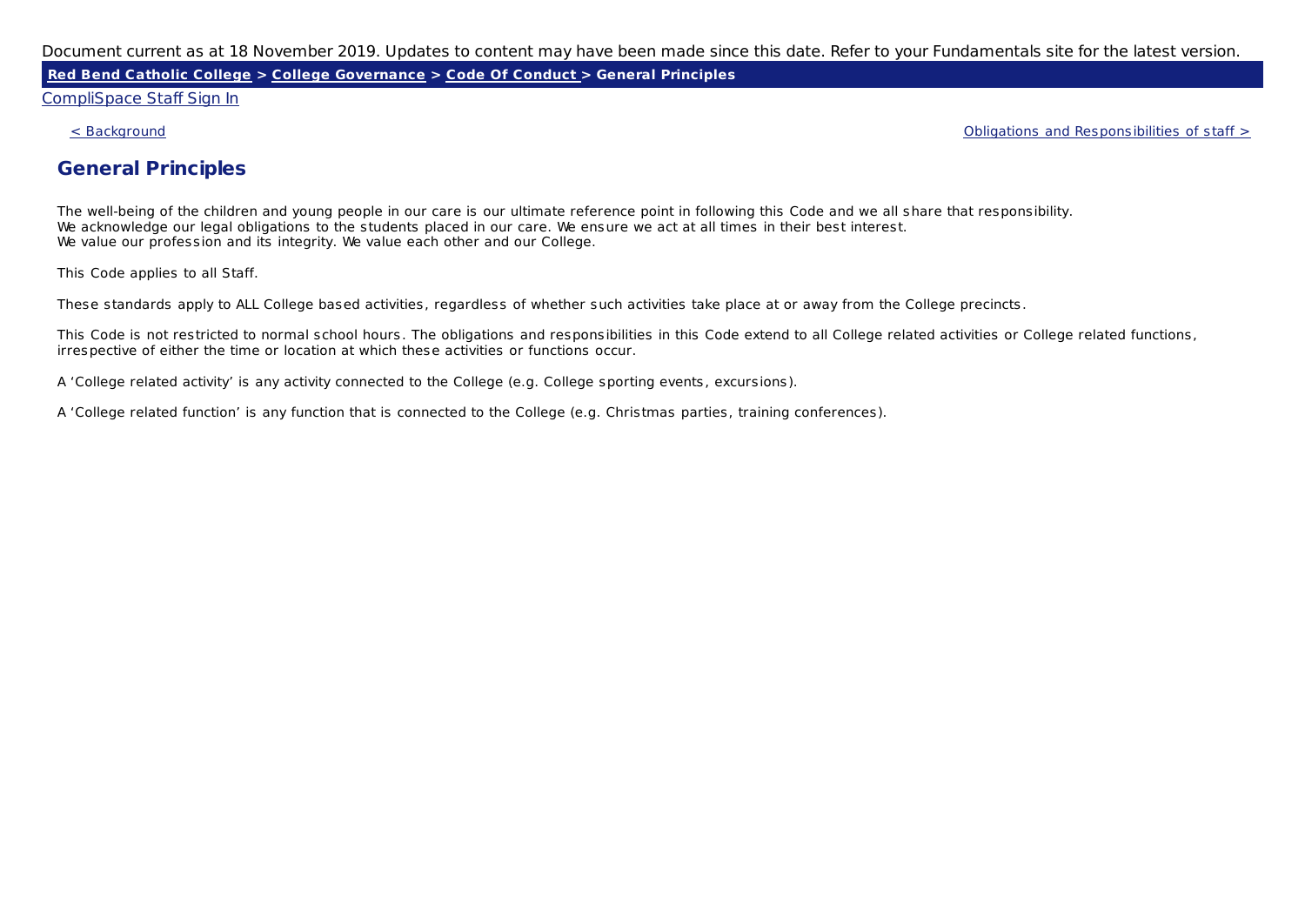- Act with care and diligence in fulfilling the requirements of their job
- Act in a professional and respectful manner
- Act in accordance with our values
- Not engage in any behaviour which involves harassing, bullying or discriminating against another person
- Provide a role model for students
- Promote the safety, welfare and well-being of students, their families and other employees
- Deliver high quality services to students
- Take responsibility for and support official decisions
- Maintain standards in personal appearance and hygiene
- Comply with the letter and spirit of the law
- Maintain strict observance of College policies, rules and procedures including the reporting of improper or unethical behaviours (including any breach of this Code)
- Declare conflicts of interest and not let business dealings on behalf of the College be influenced, or appear to be influenced, by personal or family interests
- Respect school ownership of all College equipment, supplies, books, records and proprietary information, including manuals and any other material
- Not accept outside employment unless approved by the Principal.
- Not use information or authority derived from employment with the College for personal gain
- Preserve confidential College information including personal information of students, parents and other key stakeholders, plans and decisions, information about employees and any other information that is not public knowledge. Confidential information must not be used for personal benefit and must only be used in the ordinary course of business
- Report to management any possible violation of any law or regulations.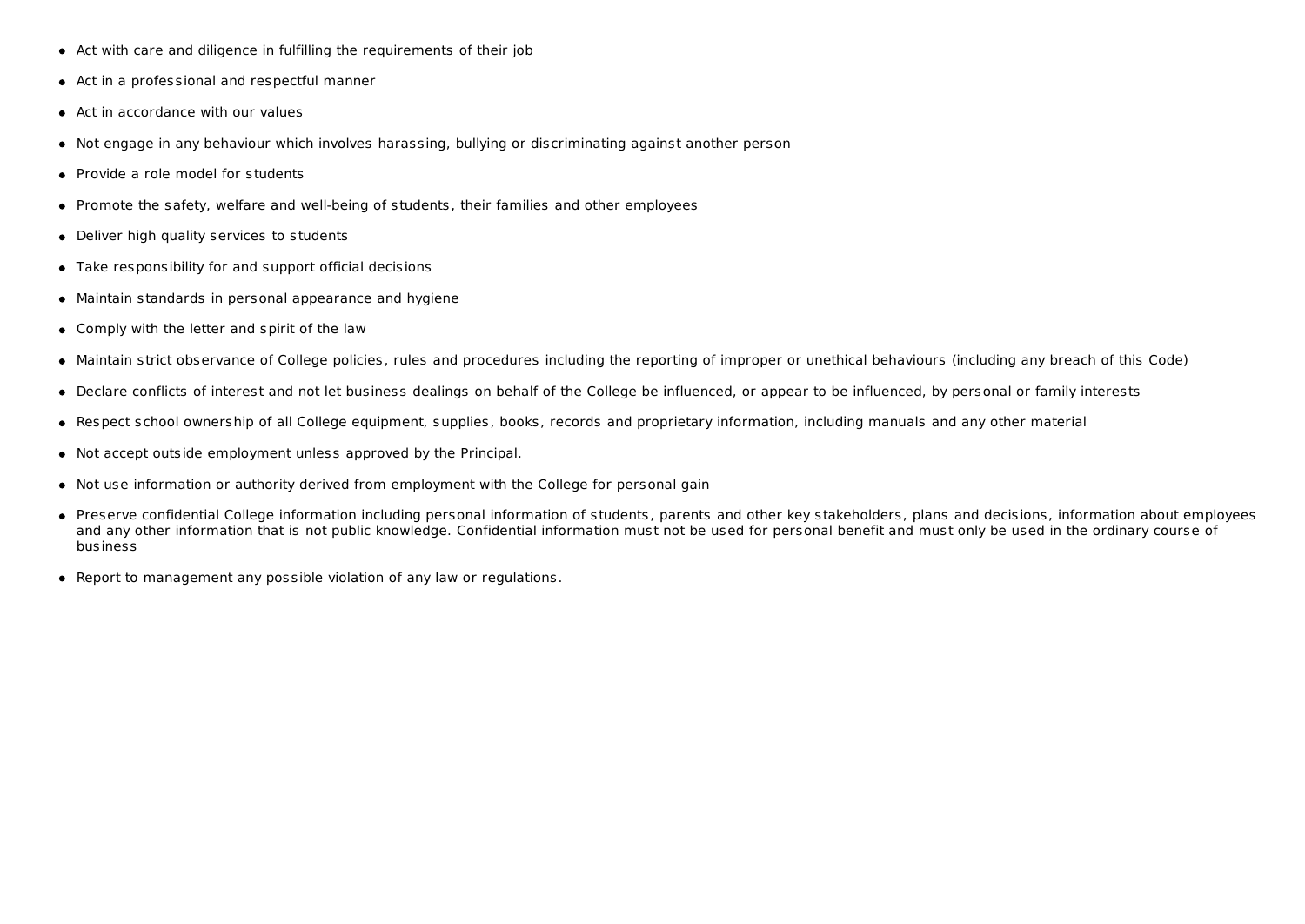Red Bend Catholic College > College Governance > Code Of Conduct > Obligations and Responsibilities of staff

CompliSpace Staff Sign In

< General Principles Core Values >

## **Obligations and Responsibilities of Staff**

All Staff will complete all Child Protection and employment related documentation as required by the College and relevant Child Protection Legislation.

All staff will undergo relevant employment screening procedures.

It is expected that all Staff will be familiar with the College's policies, in particular the policies on Child Protection, ICT, WHS, Mandatory Reporting and Bullying and Harassment, and will adhere to the respective guidelines in these policies.

Staff will model professional and healthy relationships, treating colleagues, students and others within their work environment in an ethical manner with respect and dignity.

Staff will be actively involved in co-curricular activities in a substantial way.

Staff will be reflective and committed to their own professional learning by:

- seeking feedback;
- undertaking ongoing learning and training;
- engaging in professional reading to develop and maintain professional competence;
- being responsive to current educational and pastoral initiatives; and
- participating in review processes.

Staff will demonstrate professional competence and will comply with the lawful directions and reasonable instruction of the Principal or his/her delegate and adhere to all reporting and administrative guidelines.

Teaching and professional members of staff will not engage in any other remunerated work or business or take part in any political or public activity in their role as a staff member without the prior written consent of the Principal, such consent not to be unreasonably withheld, and further, shall exercise proper discretion in all matters which involve public writing or speaking.

The intellectual property of the College and its faculties must be respected at all times. It would be deemed unacceptable conduct for a teacher to share College academic resources with third parties (including other schools or students who they tutor in their own time), without the express permission of the Principal. Examples of such resources include, but are not limited to, exam papers, revision sets, faculty policies, academic programs and scope and sequences.

Staff must perform their duties to the best of their ability and be accountable for performance.

Staff must be mindful of their duty for the safety of themselves and others, including notably students.

Staff must report inappropriate behaviour as elsewhere described in this Policy to the Principal or delegate.

Staff must refrain from inappropriate behaviour as elsewhere described in this Policy.

Staff must refrain from making complaints about students or other staff members which complaints are malicious or frivolous or vexatious.

Staff must sign the College declaration that they have read and accepted the listed College policies.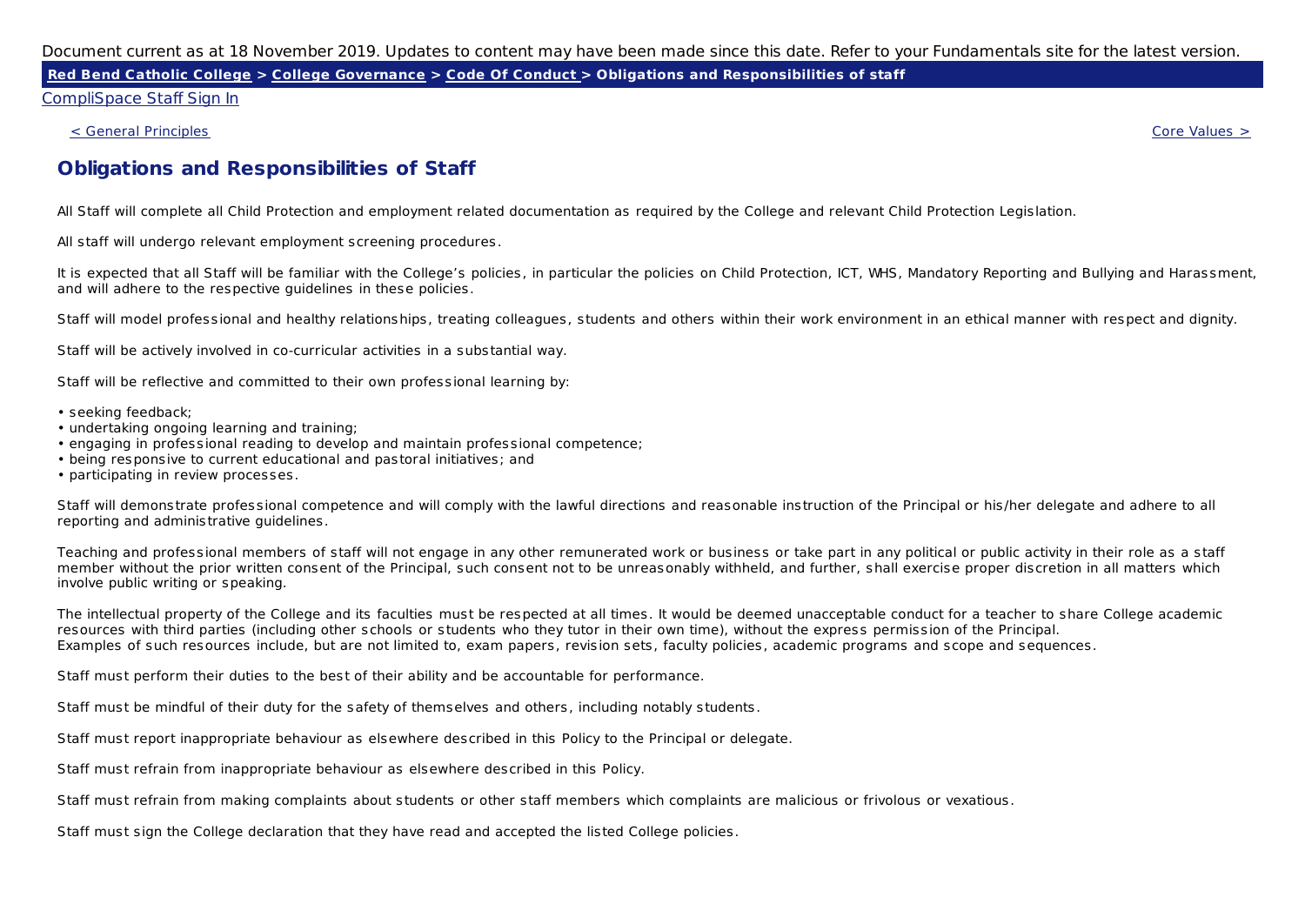**Red Bend Catholic College > College Governance > Code Of Conduct > Core Values**

CompliSpace Staff Sign In

< Obligations and Responsibilities of staff Working Together >

# **Our Core Values**

The College is a Catholic learning community which reflects the Gospel of Jesus Christ. It is founded in the Marist tradition of St Marcellin Champagnat. Core values derive from our understanding of the Gospels and Marist characteristics as proclaimed by Jesus Christ and modelled by St Marcellin Champagnat.

As adherents to the Marist ethos in the name of St Marcellin Champagnat, we come together in mission in the Church and in the world. We have a shared mission and are "one people, one spirit with many gifts".

"We are united around a common set of life-giving values that are fundamental to our vision: respect for the dignity of each human person, honesty, justice, solidarity, peace and a sense of the Transcendent. Together we give the best of ourselves to provide the young people in our care with the means of achieving their full potential in life, including their growing faith and their responsible participation in society."

Whether we serve in a school or another setting with young people, the way we undertake our work is characterised by a distinctive Marist style: "a simple presence among the young, an unpretentious approach to all whom we meet, a spirit of family, a love of work, and all done in the manner of Mary."

Consequently, inspired by the one spirit of God and the distinctive Marist style, we seek to create in our ministries an environment in which everyone feels respected and coresponsible. We treat people with dignity, offering support and encouragement. During times of tension that can arise in our ministries, we seek to seize such opportunity for growing in our sensitivity to one another through open dialogue. We are all challenged, whether employers or employees, to let ourselves: "be guided both by the principles of fairness, justice and transparency, and by commitment to our mission ... Expressing our mutual forgiveness from time to time helps us keep our mission life-giving for ourselves and for those we serve."

Finally, it is important that we work together, in partnership, for the success of our work so as to foster our growth in Marist identity and to ensure our ongoing formation in pedagogy, education, spirituality, the evangelisation of youth, justice and solidarity, so we are "one people, one spirit with many gifts."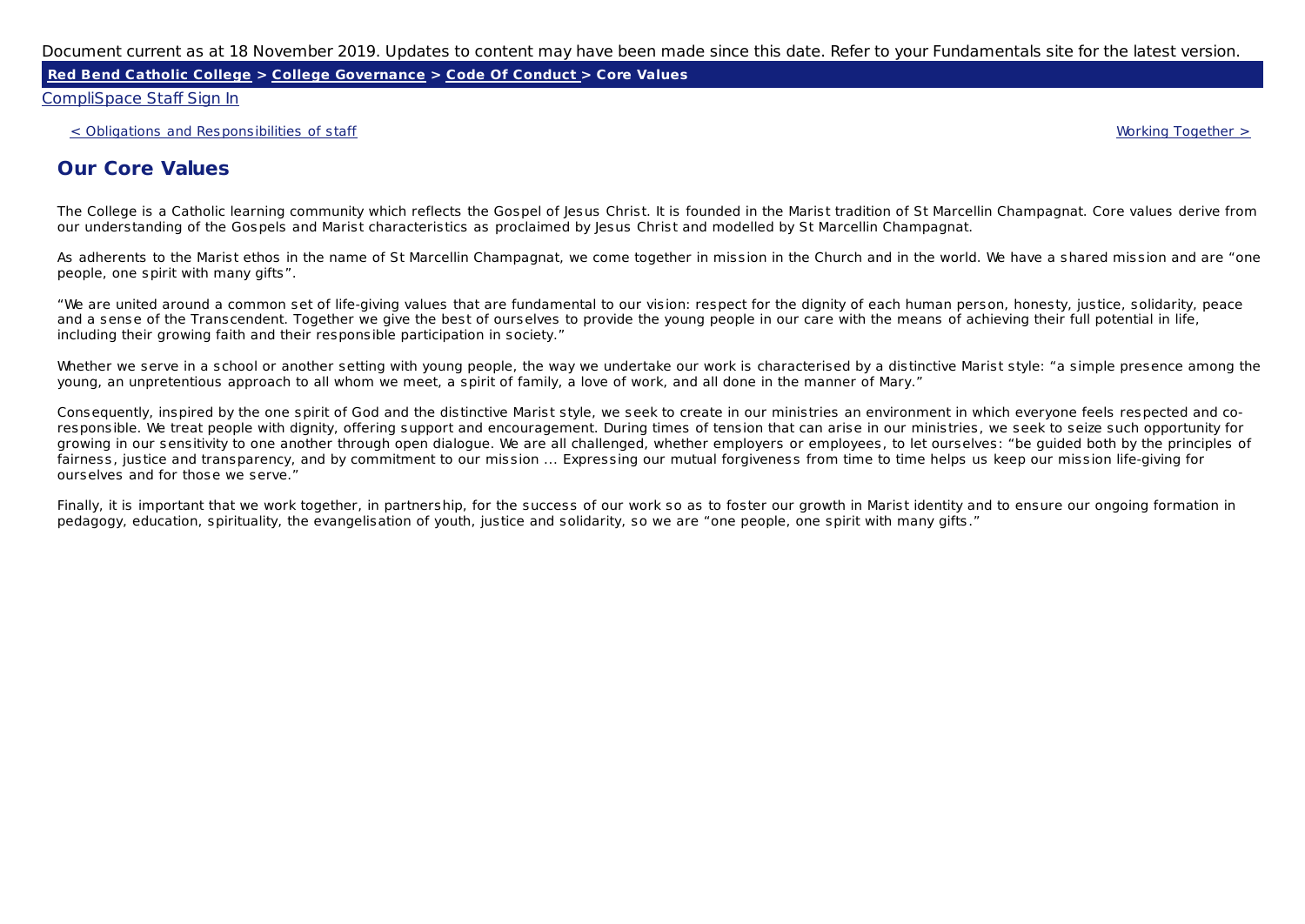**Red Bend Catholic College > College Governance > Code Of Conduct > Working Together**

#### CompliSpace Staff Sign In

 $\le$  Core Values  $\ge$ 

# **Working Together**

The College aspires to support our community and the environment. Our goal is to provide lasting social, environmental and economic benefits to society. We strive towards the implementation and maintenance of management systems for sustainable development that drive continual improvement.

The Red Bend Catholic College's key commitments to our community and the environment include:

We act as professional people at all times, respecting boundaries, accepting responsibility for our own behaviour, work and development and supporting and encouraging others.

#### **Relationships with students**

#### **Overarching philosophy**

- Staff will treat all students with dignity and respect, offering support and encouragement. Staff will challenge inappropriate conduct.
- It is expected that staff will be caring and compassionate and take an interest in their students, setting appropriate boundaries within their relationships.
- The College seeks to provide a warm and secure learning environment where students develop self-esteem and confidence, and are caring, respectful and tolerant of others. The College is committed to providing all staff and students with a working and learning environment free from all forms of harassment and bullying, including physical, verbal, social, emotional and sexual.
- Staff must be aware that their interactions with students are based on trust. They must always treat students with respect and without favoritism. There is no place for threats, sarcasm, excessive criticism, scapegoating, derogatory remarks, offensive comments, bullying, harassment or inappropriate familiarity which may result in emotional distress to a student.

#### **Proscription of assault, abuse and corporal punishment**

There is no place for assault or verbal abuse. This includes physical assault, corporal punishment, threat of assault, or personal rejection. Assault involves the following three factors:

an act committed on or towards another; the use of force or an apprehension that force will be used; the act is intentional or reckless.

#### **Staff member to avoid being isolated with a single student**

• Staff should, wherever possible, avoid situations where they are alone in an enclosed space with a student. Where a staff member is left with the responsibility for a single student he/she should ensure this is in an open space, in view of others, and with an open door. Where this is not possible or practical and there is cause for concern, this should be discussed with the Deputy-Principal as soon as possible.

#### **Social relations between staff and students**

- Social relations between staff and students outside the College can give rise to problems. Staff must be alert to the risk involved in social relations with students and be conscious that their position places extra obligations on them. The Principal should be made aware of social contact between staff and students, if there is a cause for concern. Staff should not visit students socially in their homes. Students should clearly understand they should not visit staff members in their homes.
- (This may require modification where family friendships exist between members of a staff member's family and a student's family, or between two students, one of whom is the son or daughter of a staff member)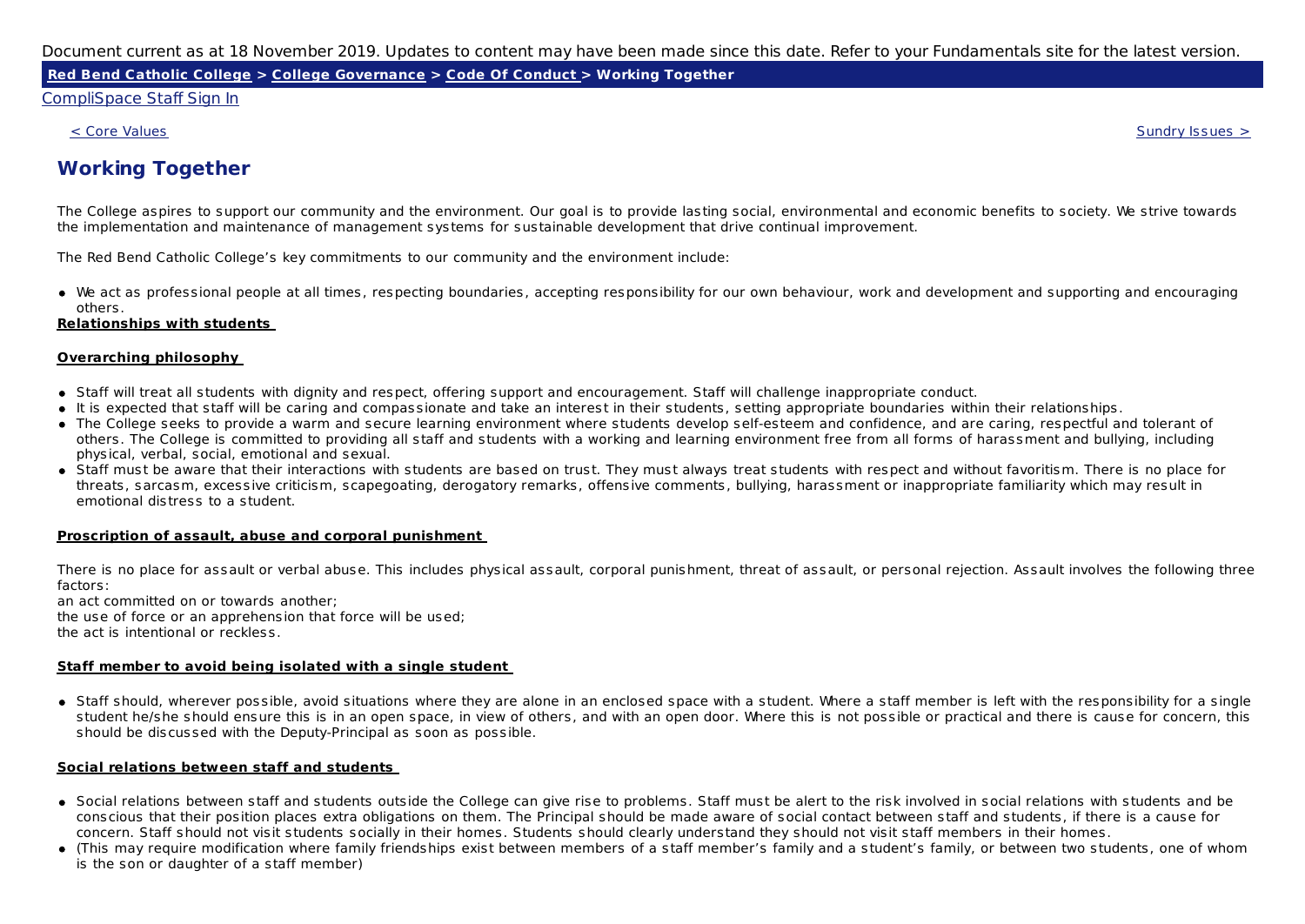#### **Tutoring or coaching of students by staff**

- Staff will not engage in tutoring or coaching students from the College for monetary return.
- Any voluntary staff tutoring or coaching should be supervised and take place on College premises with the approval of the Principal.

#### **Teachers to exercise caution with respect to physical contact with students**

When physical contact with a student is a necessary part of the teaching/ learning experience, staff must exercise caution to ensure the contact is appropriate and acceptable. Any intimation of student discomfort must be passed on to the Principal.

#### **Staff responsibilities with reportable conduct events**

Staff must notify the Principal or Deputy Principal immediately should they suspect a situation involving any form of reportable conduct or concern of risk of harm to students. Staff must also be aware of mandatory reporting requirements as determined by College policies and legislative requirements. It is not the responsibility of staff to investigate allegations or suspicions of a child protection nature; staff responsibility is to report only as above.

#### **Protocols relating to students with a disability/ special needs**

- With respect to students with a disability, the management of any special physical or personal need must be done in consultation with Learning Support and the College Nurse. Staff are to be aware of students with disabilities and are required to make themselves familiar with the particular needs of such students with whom they may have immediate responsibility and respond in a professional manner to their particular needs.
- Assessment of a student who is injured or ill may necessitate physical contact. Staff should always advise the student of what they intend doing and seek his/ her permission where possible or appropriate.

#### **Protocols regarding gifts and benefits offered to Staff**

- Staff may be offered a gift or benefit from a student, or family/ friend of a student. Always consider the value and purpose of a proposed gift or benefit.
- A gift or benefit that is more than a normal value (say \$50):
- Must not become personal property; such a gift or benefit must either be politely returned, or acknowledged on the basis that it is accepted on behalf of the College; and
- The staff member should duly advise their Principal and if the gift or benefit is more than the above nominated value transfer the gift or benefit to the College.
- If the gift or benefit is not more than the above nominated value, and it is the normal custom of the College to accept such a gift, the staff member may accept the gift.

### **Proscription on sexual and other misconduct**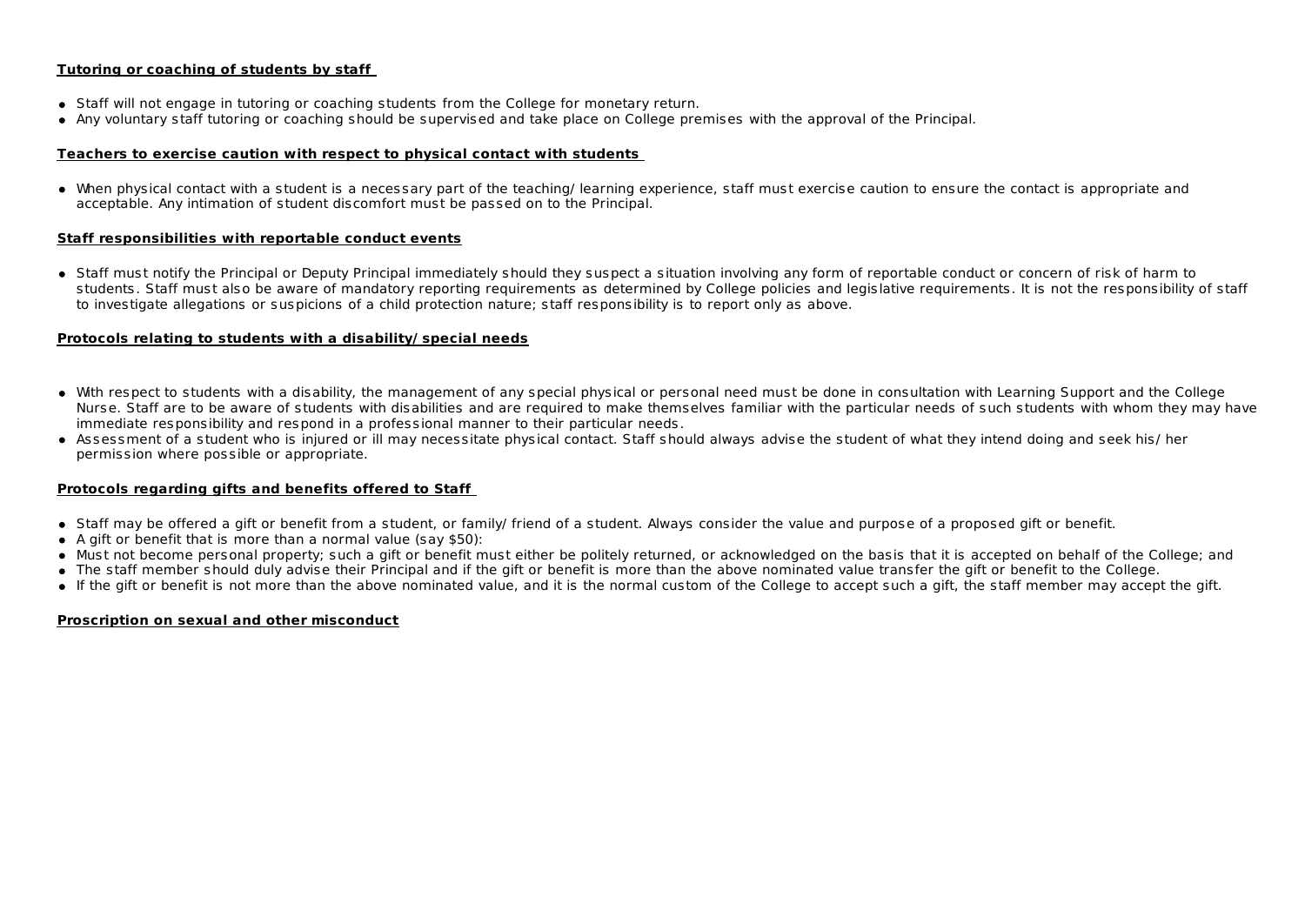- No member of staff should, under any circumstance:
- (a) engage in intimate and/or sexual relationships with a student;
- (b) engage in any conduct of a sexual nature with a student this includes the use of sexual language, suggestive comments, sexual jokes, innuendo, swearing, favouritism, inappropriate touching, testing boundaries, undressing in front of students, social networking, sharing personal information and inappropriate electronic communication. It is irrelevant whether the relationship is heterosexual or homosexual, consensual or non-consensual or condoned by parents or caregivers. The age of the students or staff involved is also irrelevant;
- (c) Staff shall not develop a relationship with any student that is, or could be misinterpreted as having a personal rather than a professional interest in a student;
- (d) Staff shall refrain from being involved in any activity (other than as permitted by the College for authorized educational purposes) which is or could be associated or connected to the College and which involves:
- Sexually related or pornographic messages or materials:
- • Violent or hate related messages or materials:
- Racist or other offensive materials aimed at a particular group or individual;
- Malicious, libelous or slanderous messages or materials; and/ or
- Subversive or similar messages or materials related to illegal activities.
- Should any student engage, or attempt to engage, in inappropriate behaviour of a sexual nature with a staff member, then immediate steps must be taken to discourage the student and the matter must be immediately reported to the Principal.

#### **Supervision of Students**

- It is the responsibility of each staff member to develop effective, consistent and appropriate management strategies in day-to-day interactions with students as a preventative system of behaviour management. These strategies should include a clear, consistent and sequential method of dealing with inappropriate behaviours and should be developed in accordance with the College Discipline, Promoting the Peace Policy (Bullying and Harassment policy). It is the responsibility of each staff member to be familiar with current policies relating to contact with children.
- All staff must be aware that corporal punishment is prohibited.
- To fulfil the requirements of their duty of care, staff may be required in special circumstances to use reasonable physical coercion to restrain a student from harming themselves or others.
- Staff are responsible for the supervision and management of students in their care, as well as consistently exercising their duty of care to all students.
- When assigned supervision duty, teaching staff should be punctual, actively supervise their designated area, be vigilant and constantly mobile.
- Staff should remain on supervision until a replacement supervisor arrives.
- Staff should be alert to bullying or any form of harassment, including sexual harassment, and act on and report any incidents in accordance with the applicable College policies.
- Ill or iniured students should be attended to by supervising staff. Contact should be made with the college Health Centre in the first instance. If in doubt or in an emergency case, an ambulance should be called immediately. Other appropriate actions may need to be taken while on camps or on excursions.
- All accident or near miss reporting procedures must be followed by staff.
- Staff will be familiar with, and adhere to, the College's WHS Policy, Evacuation Plan and Emergency Lockdown Policy and Procedures.

#### **Communication**

- Staff should present in a courteous professional manner to students, parents, visitors and other staff members. Staff are expected to be united and supportive, including when in the public eye, and to work collaboratively with colleagues.
- All matters discussed in staff meetings and staff correspondence are to be treated confidentially and not discussed with students, parents or those who do not need to know. Sensitive matters discussed in staff communications must be treated as confidential and should not be discussed outside the appropriate internal forums.
- Email and other electronic communication between staff will always be respectful and professional, and should not include copying email to other parties unless it is necessary or appropriate.
- Internal College documents and emails must not be transmitted or given to others outside the College without the relevant permission.
- The media must not be given access to students or allowed entry into the College without the express permission of the Principal. The Principal is the only person authorised to speak with the media unless another member of staff is given approval to do so by and on behalf of the Principal.
- Staff will respond to parent queries in a timely and professional manner. Usually this is within two business days.
- Staff should be aware of and adhere to the College's Privacy Policy and ensure a right to privacy for all members of the College community.

#### **Safe and Secure Environment – Policy regarding alcohol and illicit drugs and prescribed medication**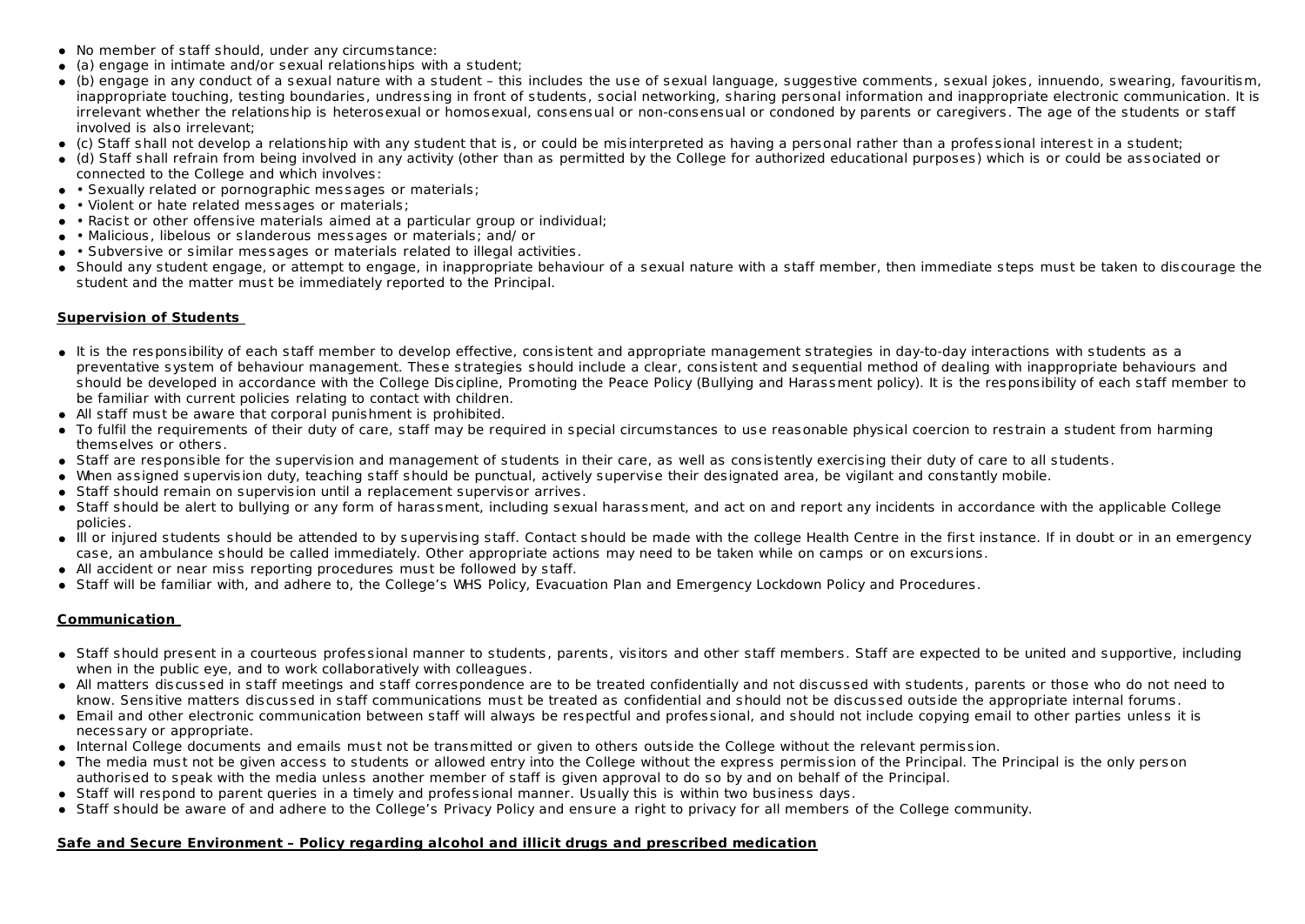- Staff must always treat students in a consistent manner by not showing special favours to a student or by allowing a student to ignore the rules (except where this has been clearly articulated and approved).
- Staff must do everything within reason to ensure that alcohol, tobacco or prohibited substances are not brought to the College, or to College functions, camps or excursions, or consumed by students on the College's premises or at College functions, camps or excursions.
- Staff must neither supply nor condone the use of alcohol, tobacco or illicit drugs to students.
- Consumption of alcohol by staff at the College, or while at College functions, should be in accordance with College practice. Staff are not to be under the influence of alcohol or other substances whilst undertaking their duties or exercising duty of care.
- All teaching, support, supervisory and management staff at the College are legally bound to make mandatory notification of any current concerns about risk of harm to a child or young person (refer to the Child Protection Policy).
- A staff member with a concern about a student's safety, well-being and/or welfare must discuss this directly and promptly with the Principal.
- It is important to remember that staff at the College are not to investigate disclosures, nor is it within their role to decide if the disclosure is truthful. Disclosures will be investigated through the appropriate channels.
- Staff should never drive a student in their car unless they have specific permission from their supervisor/line manager and/or the Principal to do so. In the event of an emergency staff should exercise discretion but then report the matter to their supervisor/line manager.
- While at the College no medication is to be given to students by teaching staff. The Health Centre has authority to administer medication at the request of parents. Other arrangements will be made while students are on camps or on excursions.

### **Pastoral Care**

- As part of their normal pastoral care role, it is entirely appropriate for members of the teaching and professional staff to engage in discussion with students. However, such staff should be cautious of making personal comments about a student or discussing matters of a sexual, sensitive or private nature.
- Staff must , except in special circumstances refrain from:
- making personal comments about a student;
- asking questions that probe a student's sexuality or personal relationships.
- Staff must not discuss with students:
- matters of a sexual nature relating to themselves; and/ or
- personal details of lifestyle of self or others.

#### **Standards: Staff Dress and References**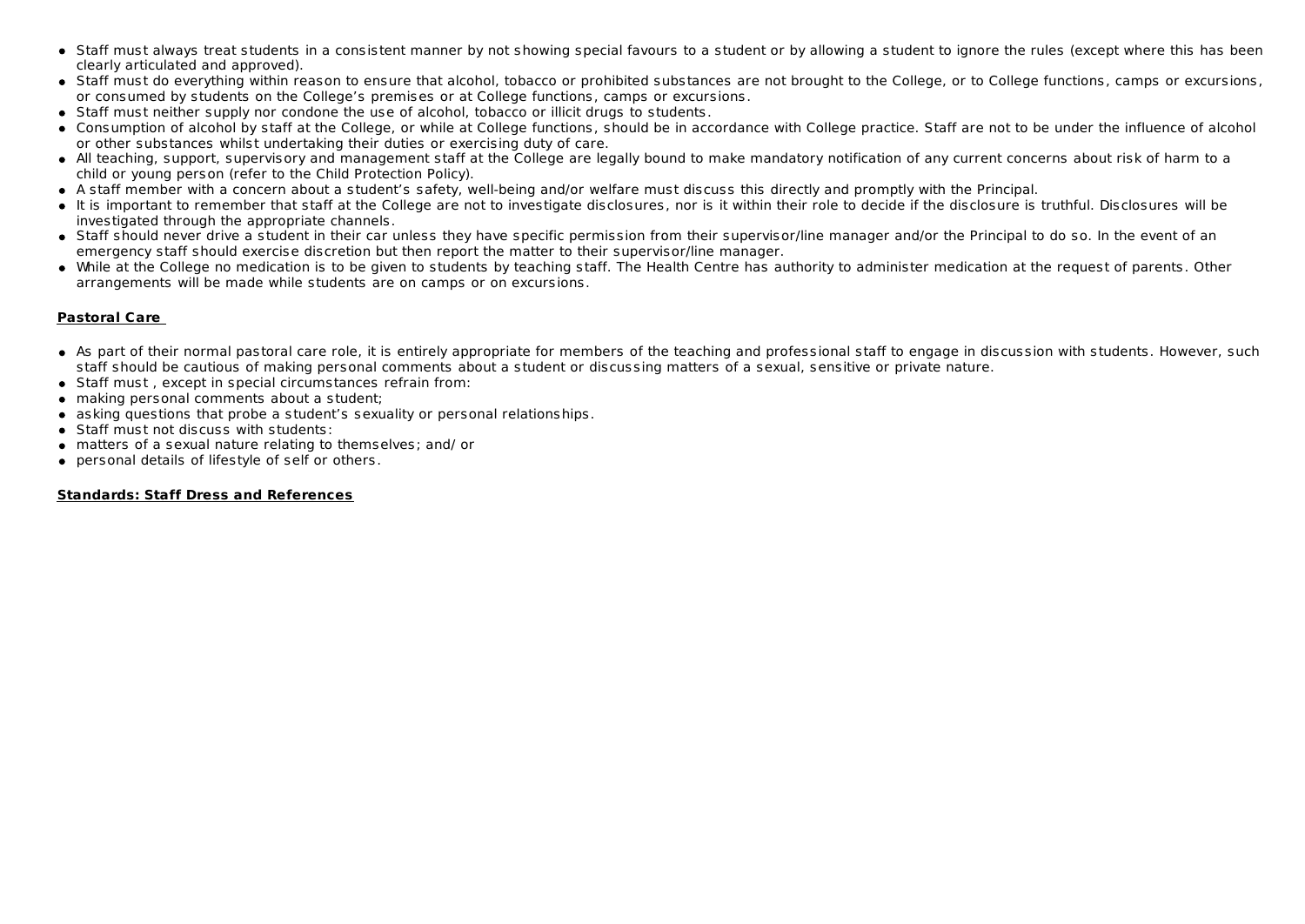- The College is a Catholic school community and as such we have a responsibility to present ourselves to our College community in accordance with the mission and Catholic ethos of the College. We are role models, and consequently behaviour, appearance and dress should support and reflect this vision.
- The standard of attire must be commensurate with that required of the students. Staff are therefore required to dress in a manner appropriate to the local climate and custom, and appropriate to their professional standing, as directed by the Principal. The College dress code applies to all staff.
- The general principles which govern and frame the dress guidelines, subject to local custom and climate, are:
- Staff must wear safe, appropriate and modest clothing which is in keeping with the nature of their duties within their working environment. Particular attention is needed in areas where the WHS Act requires that clothing and footwear comply with specific standards (e.g. Agriculture, Primary Industries, Physical Education/ Sport, Science, Visual Arts, Outdoor and Maintenance Staff etc.)
- Clothing should be professional and smart:
- (a) for male staff business trousers, business shirt and tie
- (b) for female staff a dress, skirt or pants of appropriate length with shirt or modest top. Exposed midriffs, cleavage, very short skirts, spaghetti straps and visible underwear are deemed inappropriate.
- Formal occasions such as Parent/Student/Teacher meetings, assemblies where the staff member is required to be on stage and other similar occasions, require men to wear suits or coat with normal attire, and women to wear a more formal example of the dress code noted.
- Footwear should be professional and sufficiently cover the feet. Sneakers, joggers and thongs are not acceptable. Closed shoes are required for faculties where WHS requirements are specified.
- Denim jeans, tracksuits, hoodies etc. are not appropriate on regular school days.
- A high standard of personal grooming is expected at all times.
- No excessive piercings and no body art to be on view.
- The College name badge is required to be worn for identification and security reasons.
- The dress code for staff days or student-free staff days is smart casual, commensurate with the College dress guidelines.
- On activity or sport days staff are to wear appropriate sports clothes. This should be the school polo shirt.
- For camps, retreats and excursions, Staff are expected to wear appropriate clothing for the activities being undertaken.
- The College recognises that there will be groups of staff for whom there are 'special circumstances' which need to be addressed separately. Such groups include, but may not be limited to, the following:
- • PDHPE staff and other staff who take sport
- Agricultural staff
- Laboratory assistants
- TAS staff
- Grounds and maintenance staff
- Laundry staff
- Nurses
- Other specialist teaching staff
- Boarding staff
- The overriding expectation is that clothing will conform to what is deemed appropriate professional attire and communicate a professional attitude to those whom we seek to serve. It should not be interpreted as an attempt to intrude upon the sensitive issue of personal taste.
- These guidelines will be reviewed periodically. If there is any concern about acceptable professional attire for work this should be addressed to the College Executive.

#### **Personal References**

From time to time, staff members are approached by students, ex-students or former members of staff and asked to provide a reference. Obviously, any member of staff is free at any time to provide a personal reference; however, it must not be written on the College's letterhead or conveyed in any way that it is the opinion of the College. If the reference is to go out on College letterhead or you wish to make reference to the College, the draft must be cleared with the Principal. Any personal reference should be completed honestly and based on information that can be verified.

#### **Information, Communication and Technology**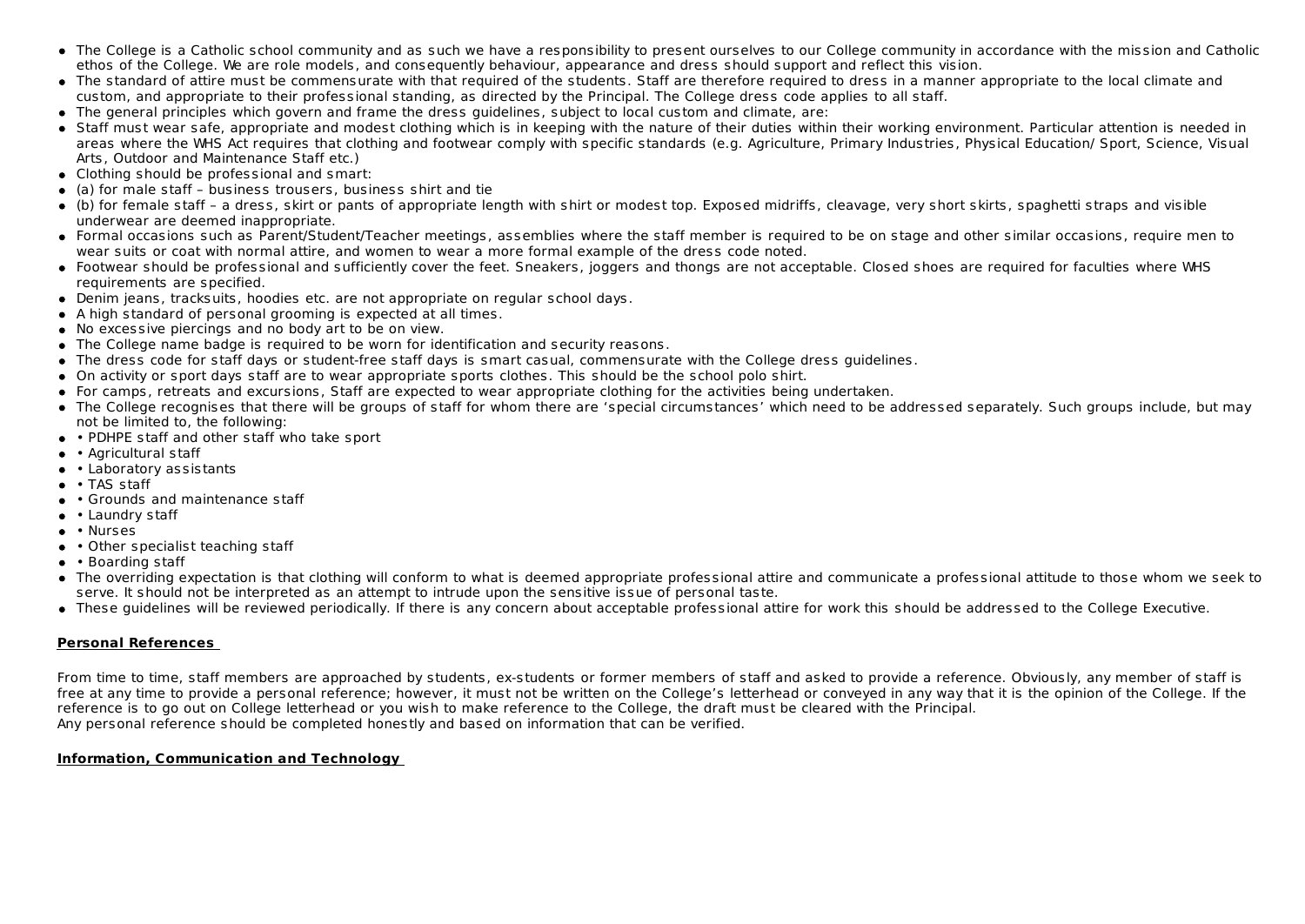- Staff must interact with students in a manner that does not compromise our professional integrity.
- Therefore, if staff have a social networking site, they should not have current students as "friends", nor should they communicate with students via the site. This includes 'gaming' sites.
- Social interactions of a personal nature between staff and students outside of the College and College related activities can be problematic and would require extreme levels of personal and professional discretion.
- Staff should not make telephone calls, or send emails or SMS (text) messages of a personal nature to students.
- Staff members who communicate with students electronically must abide by the terms of the College's ICT Policies. Transmission of messages or files which are sexually explicit or offensive is prohibited. Staff members are expected to be aware of, and keep within, the established lines of communication within the College.
- Staff should maintain the integrity and security of all official information and/or documents for which they are responsible or to which they have access. Particular care must be taken with staff records as well as information and/or documents dealing with student welfare or student performance.
- All staff must ensure that premises are secure and that suitable arrangements are in place to maintain security of confidential and sensitive documents.

#### **Staff with children enrolled in the college**

- In following these simple guidelines we seek to remove areas of potential conflict and compromise for staff, their children and the College.
- Staff members have a special responsibility to ensure they maintain the highest levels of confidentiality towards information they are privy to as employees about other students, families, their colleagues and the operations of the College.
- The College undertakes the following for staff who are also parents:
- (a) absolute confidentiality in relation to their children and themselves as employees;
- (b) sensitivity towards staff and their children in relation to matters that may arise; establishment of appropriate lines of home/ school communication; and consultation with staff wherever necessary to avoid potentially conflicting situations such as class placements/ teaching one's own child or children.
- (c) Ensures that staff who are parents do not have, or expect to have, unrealistic or unduly influential, access to staff and decisions relating to their children.
- The College expects that staff who are also parents, will observe the following:
- (a) absolute confidentiality in relation to all College matters and personnel;
- (b) the children of staff are not to be in staff offices or staff rooms unsupervised; and
- (c) that staff computers are not to be used by their children either at home or at the College.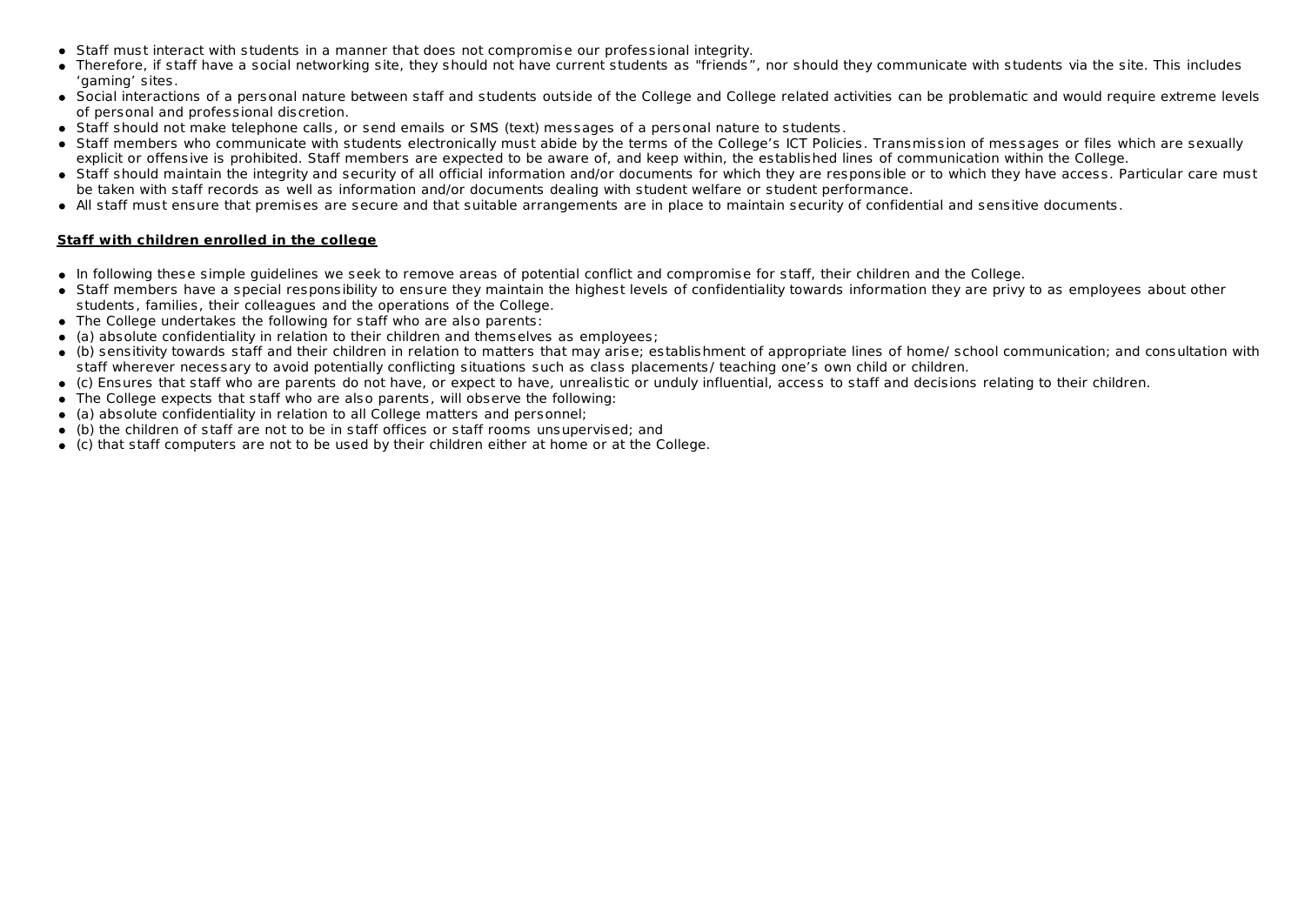**Red Bend Catholic College > College Governance > Code Of Conduct > Sundry Issues**

### CompliSpace Staff Sign In

< Working Together Conflicts Of Interest Policy >

**Sundry Issues**